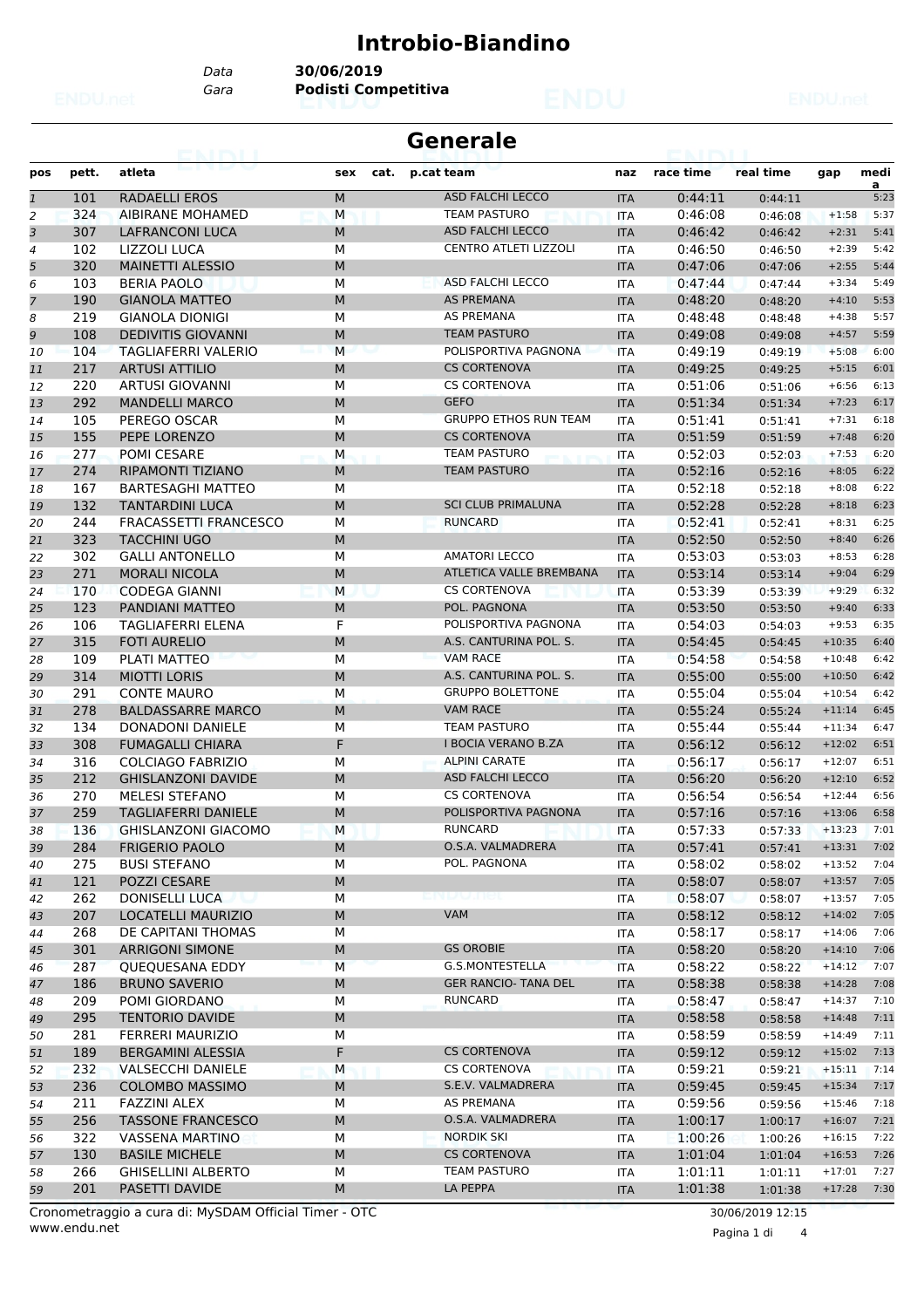## **Generale**

| <b>GEFO</b><br><b>INNOCENTI ALDO</b><br>M<br>294<br>1:01:47<br>60<br><b>ITA</b><br>1:01:47<br>F<br><b>NORDIK SKI</b><br>296<br>1:01:52<br>61<br><b>SELVA ANGELICA</b><br><b>ITA</b><br>1:01:52<br>1:02:11<br>280<br><b>ARENARE VINCENZO</b><br>M<br>62<br><b>ITA</b><br>1:02:11<br>F<br><b>CS CORTENOVA</b><br>216<br><b>GIANOLA MARIA</b><br><b>ITA</b><br>1:02:15<br>63<br>1:02:15<br><b>BAR VITALI</b><br>214<br><b>D'ALISE GIUSEPPE</b><br>1:02:44<br>M<br><b>ITA</b><br>64<br>1:02:44<br>M<br><b>RUNCARD</b><br>1:02:52<br>137<br><b>MELESI MARCO</b><br>ITA<br>1:02:52<br>65<br><b>RUNCARD</b><br>168<br>MOSCHETTI PAOLO<br>M<br>1:03:02<br><b>ITA</b><br>1:03:02<br>66<br>240<br><b>DOTTI FEDERICO</b><br>M<br>ALBATESE<br>1:03:04<br>67<br><b>ITA</b><br>1:03:04<br>150<br>M<br>1:03:19<br><b>CORTI ROBERTO</b><br><b>ITA</b><br>1:03:19<br>68<br>3 LIFE<br><b>QUINTINI IGOR</b><br>M<br>1:03:27<br>163<br><b>ITA</b><br>69<br>1:03:27<br>197<br><b>ASD SANT ELENA</b><br>1:03:34<br><b>GIUSSANI MASSIMILIANO</b><br>M<br><b>ITA</b><br>70<br>1:03:34<br>235<br>O.S.A. VALMADRERA<br>1:03:34<br><b>GADOSA ANTONIO</b><br>М<br>71<br>ITA<br>1:03:34<br>222<br><b>VALSECCHI MARCO</b><br>M<br><b>ITA</b><br>1:03:40<br>72<br>1:03:40<br>73<br>156<br>PIZZOCRI LUCA<br>M<br>1:03:41<br><b>ITA</b><br>1:03:41<br>M<br>AMICI DELLO SPORT BRIOSCO-<br>1:03:41<br>265<br><b>TURATI MASSIMO</b><br>74<br><b>ITA</b><br>1:03:41<br><b>AS PREMANA</b><br>75<br>213<br><b>FATONE RICCARDO</b><br>М<br><b>ITA</b><br>1:03:45<br>1:03:45<br>283<br>O.S.A. VALMADRERA<br><b>FUMAGALLI GABRIELE</b><br>M<br><b>ITA</b><br>1:03:45<br>76<br>1:03:45<br>119<br>PONTI MANOLO<br>М<br>1:03:47<br><b>ITA</b><br>77<br>1:03:47<br><b>AS PREMANA</b><br><b>FAZZINI MIRKO</b><br>M<br>1:03:58<br>210<br><b>ITA</b><br>78<br>1:03:58<br>264<br><b>FAZZINI NILO</b><br>M<br>POLISPORTIVA PAGNONA<br>1:04:22<br>79<br><b>ITA</b><br>1:04:22<br><b>GRECO LORENZO</b><br>M<br><b>VAM RACE</b><br>1:04:27<br>126<br><b>ITA</b><br>1:04:27<br>80<br><b>MARINELLO ANDREA</b><br>M<br>1:04:35<br>81<br>245<br><b>ITA</b><br>1:04:35<br>118<br>M<br>POL. 2001 - ALDE DONATORI<br>82<br>CASTELNUOVO GIANLUCA<br><b>ITA</b><br>1:04:36<br>1:04:36<br>247<br>PAROLI NICOLO<br>М<br>1:04:44<br>83<br>ITA<br>1:04:44 | $+17:37$ |           |
|----------------------------------------------------------------------------------------------------------------------------------------------------------------------------------------------------------------------------------------------------------------------------------------------------------------------------------------------------------------------------------------------------------------------------------------------------------------------------------------------------------------------------------------------------------------------------------------------------------------------------------------------------------------------------------------------------------------------------------------------------------------------------------------------------------------------------------------------------------------------------------------------------------------------------------------------------------------------------------------------------------------------------------------------------------------------------------------------------------------------------------------------------------------------------------------------------------------------------------------------------------------------------------------------------------------------------------------------------------------------------------------------------------------------------------------------------------------------------------------------------------------------------------------------------------------------------------------------------------------------------------------------------------------------------------------------------------------------------------------------------------------------------------------------------------------------------------------------------------------------------------------------------------------------------------------------------------------------------------------------------------------------------------------------------------------------------------------------------------------------------------------------------------------------------------------------------------------------------------------------------------------------------------------|----------|-----------|
|                                                                                                                                                                                                                                                                                                                                                                                                                                                                                                                                                                                                                                                                                                                                                                                                                                                                                                                                                                                                                                                                                                                                                                                                                                                                                                                                                                                                                                                                                                                                                                                                                                                                                                                                                                                                                                                                                                                                                                                                                                                                                                                                                                                                                                                                                        |          | a<br>7:32 |
|                                                                                                                                                                                                                                                                                                                                                                                                                                                                                                                                                                                                                                                                                                                                                                                                                                                                                                                                                                                                                                                                                                                                                                                                                                                                                                                                                                                                                                                                                                                                                                                                                                                                                                                                                                                                                                                                                                                                                                                                                                                                                                                                                                                                                                                                                        | $+17:42$ | 7:32      |
|                                                                                                                                                                                                                                                                                                                                                                                                                                                                                                                                                                                                                                                                                                                                                                                                                                                                                                                                                                                                                                                                                                                                                                                                                                                                                                                                                                                                                                                                                                                                                                                                                                                                                                                                                                                                                                                                                                                                                                                                                                                                                                                                                                                                                                                                                        | $+18:01$ | 7:34      |
|                                                                                                                                                                                                                                                                                                                                                                                                                                                                                                                                                                                                                                                                                                                                                                                                                                                                                                                                                                                                                                                                                                                                                                                                                                                                                                                                                                                                                                                                                                                                                                                                                                                                                                                                                                                                                                                                                                                                                                                                                                                                                                                                                                                                                                                                                        | $+18:05$ | 7:35      |
|                                                                                                                                                                                                                                                                                                                                                                                                                                                                                                                                                                                                                                                                                                                                                                                                                                                                                                                                                                                                                                                                                                                                                                                                                                                                                                                                                                                                                                                                                                                                                                                                                                                                                                                                                                                                                                                                                                                                                                                                                                                                                                                                                                                                                                                                                        | $+18:34$ | 7:38      |
|                                                                                                                                                                                                                                                                                                                                                                                                                                                                                                                                                                                                                                                                                                                                                                                                                                                                                                                                                                                                                                                                                                                                                                                                                                                                                                                                                                                                                                                                                                                                                                                                                                                                                                                                                                                                                                                                                                                                                                                                                                                                                                                                                                                                                                                                                        | $+18:42$ | 7:39      |
|                                                                                                                                                                                                                                                                                                                                                                                                                                                                                                                                                                                                                                                                                                                                                                                                                                                                                                                                                                                                                                                                                                                                                                                                                                                                                                                                                                                                                                                                                                                                                                                                                                                                                                                                                                                                                                                                                                                                                                                                                                                                                                                                                                                                                                                                                        | $+18:52$ | 7:41      |
|                                                                                                                                                                                                                                                                                                                                                                                                                                                                                                                                                                                                                                                                                                                                                                                                                                                                                                                                                                                                                                                                                                                                                                                                                                                                                                                                                                                                                                                                                                                                                                                                                                                                                                                                                                                                                                                                                                                                                                                                                                                                                                                                                                                                                                                                                        | $+18:54$ | 7:41      |
|                                                                                                                                                                                                                                                                                                                                                                                                                                                                                                                                                                                                                                                                                                                                                                                                                                                                                                                                                                                                                                                                                                                                                                                                                                                                                                                                                                                                                                                                                                                                                                                                                                                                                                                                                                                                                                                                                                                                                                                                                                                                                                                                                                                                                                                                                        | $+19:08$ | 7:43      |
|                                                                                                                                                                                                                                                                                                                                                                                                                                                                                                                                                                                                                                                                                                                                                                                                                                                                                                                                                                                                                                                                                                                                                                                                                                                                                                                                                                                                                                                                                                                                                                                                                                                                                                                                                                                                                                                                                                                                                                                                                                                                                                                                                                                                                                                                                        | $+19:17$ | 7:44      |
|                                                                                                                                                                                                                                                                                                                                                                                                                                                                                                                                                                                                                                                                                                                                                                                                                                                                                                                                                                                                                                                                                                                                                                                                                                                                                                                                                                                                                                                                                                                                                                                                                                                                                                                                                                                                                                                                                                                                                                                                                                                                                                                                                                                                                                                                                        | $+19:24$ | 7:45      |
|                                                                                                                                                                                                                                                                                                                                                                                                                                                                                                                                                                                                                                                                                                                                                                                                                                                                                                                                                                                                                                                                                                                                                                                                                                                                                                                                                                                                                                                                                                                                                                                                                                                                                                                                                                                                                                                                                                                                                                                                                                                                                                                                                                                                                                                                                        | $+19:24$ | 7:45      |
|                                                                                                                                                                                                                                                                                                                                                                                                                                                                                                                                                                                                                                                                                                                                                                                                                                                                                                                                                                                                                                                                                                                                                                                                                                                                                                                                                                                                                                                                                                                                                                                                                                                                                                                                                                                                                                                                                                                                                                                                                                                                                                                                                                                                                                                                                        | $+19:30$ | 7:45      |
|                                                                                                                                                                                                                                                                                                                                                                                                                                                                                                                                                                                                                                                                                                                                                                                                                                                                                                                                                                                                                                                                                                                                                                                                                                                                                                                                                                                                                                                                                                                                                                                                                                                                                                                                                                                                                                                                                                                                                                                                                                                                                                                                                                                                                                                                                        | $+19:30$ | 7:45      |
|                                                                                                                                                                                                                                                                                                                                                                                                                                                                                                                                                                                                                                                                                                                                                                                                                                                                                                                                                                                                                                                                                                                                                                                                                                                                                                                                                                                                                                                                                                                                                                                                                                                                                                                                                                                                                                                                                                                                                                                                                                                                                                                                                                                                                                                                                        | $+19:31$ | 7:45      |
|                                                                                                                                                                                                                                                                                                                                                                                                                                                                                                                                                                                                                                                                                                                                                                                                                                                                                                                                                                                                                                                                                                                                                                                                                                                                                                                                                                                                                                                                                                                                                                                                                                                                                                                                                                                                                                                                                                                                                                                                                                                                                                                                                                                                                                                                                        | $+19:35$ | 7:46      |
|                                                                                                                                                                                                                                                                                                                                                                                                                                                                                                                                                                                                                                                                                                                                                                                                                                                                                                                                                                                                                                                                                                                                                                                                                                                                                                                                                                                                                                                                                                                                                                                                                                                                                                                                                                                                                                                                                                                                                                                                                                                                                                                                                                                                                                                                                        | $+19:35$ | 7:46      |
|                                                                                                                                                                                                                                                                                                                                                                                                                                                                                                                                                                                                                                                                                                                                                                                                                                                                                                                                                                                                                                                                                                                                                                                                                                                                                                                                                                                                                                                                                                                                                                                                                                                                                                                                                                                                                                                                                                                                                                                                                                                                                                                                                                                                                                                                                        | $+19:37$ | 7:46      |
|                                                                                                                                                                                                                                                                                                                                                                                                                                                                                                                                                                                                                                                                                                                                                                                                                                                                                                                                                                                                                                                                                                                                                                                                                                                                                                                                                                                                                                                                                                                                                                                                                                                                                                                                                                                                                                                                                                                                                                                                                                                                                                                                                                                                                                                                                        | $+19:48$ | 7:48      |
|                                                                                                                                                                                                                                                                                                                                                                                                                                                                                                                                                                                                                                                                                                                                                                                                                                                                                                                                                                                                                                                                                                                                                                                                                                                                                                                                                                                                                                                                                                                                                                                                                                                                                                                                                                                                                                                                                                                                                                                                                                                                                                                                                                                                                                                                                        | $+20:12$ | 7:50      |
|                                                                                                                                                                                                                                                                                                                                                                                                                                                                                                                                                                                                                                                                                                                                                                                                                                                                                                                                                                                                                                                                                                                                                                                                                                                                                                                                                                                                                                                                                                                                                                                                                                                                                                                                                                                                                                                                                                                                                                                                                                                                                                                                                                                                                                                                                        | $+20:17$ | 7:51      |
|                                                                                                                                                                                                                                                                                                                                                                                                                                                                                                                                                                                                                                                                                                                                                                                                                                                                                                                                                                                                                                                                                                                                                                                                                                                                                                                                                                                                                                                                                                                                                                                                                                                                                                                                                                                                                                                                                                                                                                                                                                                                                                                                                                                                                                                                                        | $+20:25$ | 7:52      |
|                                                                                                                                                                                                                                                                                                                                                                                                                                                                                                                                                                                                                                                                                                                                                                                                                                                                                                                                                                                                                                                                                                                                                                                                                                                                                                                                                                                                                                                                                                                                                                                                                                                                                                                                                                                                                                                                                                                                                                                                                                                                                                                                                                                                                                                                                        | $+20:26$ | 7:52      |
|                                                                                                                                                                                                                                                                                                                                                                                                                                                                                                                                                                                                                                                                                                                                                                                                                                                                                                                                                                                                                                                                                                                                                                                                                                                                                                                                                                                                                                                                                                                                                                                                                                                                                                                                                                                                                                                                                                                                                                                                                                                                                                                                                                                                                                                                                        | $+20:34$ | 7:53      |
| F<br><b>NASTRUT VASILICA</b><br><b>TEAM PASTURO</b><br>199<br><b>ROM</b><br>1:04:56<br>1:04:56<br>84                                                                                                                                                                                                                                                                                                                                                                                                                                                                                                                                                                                                                                                                                                                                                                                                                                                                                                                                                                                                                                                                                                                                                                                                                                                                                                                                                                                                                                                                                                                                                                                                                                                                                                                                                                                                                                                                                                                                                                                                                                                                                                                                                                                   | $+20:46$ | 7:55      |
| F<br>120<br><b>CORTINA MARIA</b><br>1:05:01<br>85<br><b>ITA</b><br>1:05:01                                                                                                                                                                                                                                                                                                                                                                                                                                                                                                                                                                                                                                                                                                                                                                                                                                                                                                                                                                                                                                                                                                                                                                                                                                                                                                                                                                                                                                                                                                                                                                                                                                                                                                                                                                                                                                                                                                                                                                                                                                                                                                                                                                                                             | $+20:51$ | 7:55      |
| <b>DASA SPORT</b><br>148<br><b>DESTEFANI ANDREA</b><br>M<br>1:05:07<br>86<br><b>ITA</b><br>1:05:07                                                                                                                                                                                                                                                                                                                                                                                                                                                                                                                                                                                                                                                                                                                                                                                                                                                                                                                                                                                                                                                                                                                                                                                                                                                                                                                                                                                                                                                                                                                                                                                                                                                                                                                                                                                                                                                                                                                                                                                                                                                                                                                                                                                     | $+20:57$ | 7:56      |
| F<br>1:05:07<br>87<br>326<br><b>BASILE LAURA</b><br><b>ITA</b><br>1:05:07                                                                                                                                                                                                                                                                                                                                                                                                                                                                                                                                                                                                                                                                                                                                                                                                                                                                                                                                                                                                                                                                                                                                                                                                                                                                                                                                                                                                                                                                                                                                                                                                                                                                                                                                                                                                                                                                                                                                                                                                                                                                                                                                                                                                              | $+20:57$ | 7:56      |
| 290<br><b>RADAELLI MARCO</b><br>M<br>POL. PAGNONA<br><b>ITA</b><br>1:05:14<br>1:05:14<br>88                                                                                                                                                                                                                                                                                                                                                                                                                                                                                                                                                                                                                                                                                                                                                                                                                                                                                                                                                                                                                                                                                                                                                                                                                                                                                                                                                                                                                                                                                                                                                                                                                                                                                                                                                                                                                                                                                                                                                                                                                                                                                                                                                                                            | $+21:04$ | 7:57      |
| F<br>282<br>1:05:16<br><b>VIMERCATI ANNA</b><br><b>ITA</b><br>89<br>1:05:16                                                                                                                                                                                                                                                                                                                                                                                                                                                                                                                                                                                                                                                                                                                                                                                                                                                                                                                                                                                                                                                                                                                                                                                                                                                                                                                                                                                                                                                                                                                                                                                                                                                                                                                                                                                                                                                                                                                                                                                                                                                                                                                                                                                                            | $+21:06$ | 7:57      |
| <b>SEC CIVATE</b><br>184<br>M<br>1:05:22<br><b>BONFANTI ANTONIO</b><br><b>ITA</b><br>1:05:22<br>90                                                                                                                                                                                                                                                                                                                                                                                                                                                                                                                                                                                                                                                                                                                                                                                                                                                                                                                                                                                                                                                                                                                                                                                                                                                                                                                                                                                                                                                                                                                                                                                                                                                                                                                                                                                                                                                                                                                                                                                                                                                                                                                                                                                     | $+21:11$ | 7:58      |
| 239<br><b>BUSI PAOLO</b><br>M<br><b>AS PREMANA</b><br>1:05:23<br>91<br><b>ITA</b><br>1:05:23                                                                                                                                                                                                                                                                                                                                                                                                                                                                                                                                                                                                                                                                                                                                                                                                                                                                                                                                                                                                                                                                                                                                                                                                                                                                                                                                                                                                                                                                                                                                                                                                                                                                                                                                                                                                                                                                                                                                                                                                                                                                                                                                                                                           | $+21:13$ | 7:58      |
| 182<br><b>CASTELLUCCI STEFANO</b><br>M<br><b>CS CORTENOVA</b><br>1:05:28<br>1:05:28<br>92<br><b>ITA</b>                                                                                                                                                                                                                                                                                                                                                                                                                                                                                                                                                                                                                                                                                                                                                                                                                                                                                                                                                                                                                                                                                                                                                                                                                                                                                                                                                                                                                                                                                                                                                                                                                                                                                                                                                                                                                                                                                                                                                                                                                                                                                                                                                                                | $+21:18$ | 7:58      |
| G.S.O. VILLA SAN CARLO<br>M<br>1:05:38<br>93<br>310<br><b>SALA MORENO</b><br><b>ITA</b><br>1:05:38                                                                                                                                                                                                                                                                                                                                                                                                                                                                                                                                                                                                                                                                                                                                                                                                                                                                                                                                                                                                                                                                                                                                                                                                                                                                                                                                                                                                                                                                                                                                                                                                                                                                                                                                                                                                                                                                                                                                                                                                                                                                                                                                                                                     | $+21:28$ | 8:00      |
| 178<br><b>FASCENDINI GIUSEPPE</b><br>M<br>S.E.V. VALMADRERA<br><b>ITA</b><br>1:05:55<br>1:05:55<br>94                                                                                                                                                                                                                                                                                                                                                                                                                                                                                                                                                                                                                                                                                                                                                                                                                                                                                                                                                                                                                                                                                                                                                                                                                                                                                                                                                                                                                                                                                                                                                                                                                                                                                                                                                                                                                                                                                                                                                                                                                                                                                                                                                                                  | $+21:45$ | 8:02      |
| <b>SEV VALMADRERA</b><br>269<br><b>THALER ITALO</b><br>M<br><b>ITA</b><br>1:06:18<br>95<br>1:06:18                                                                                                                                                                                                                                                                                                                                                                                                                                                                                                                                                                                                                                                                                                                                                                                                                                                                                                                                                                                                                                                                                                                                                                                                                                                                                                                                                                                                                                                                                                                                                                                                                                                                                                                                                                                                                                                                                                                                                                                                                                                                                                                                                                                     | $+22:08$ | 8:05      |
| 257<br><b>TRASENTE MICHELE</b><br>M<br>1:06:20<br><b>ITA</b><br>1:06:20<br>96                                                                                                                                                                                                                                                                                                                                                                                                                                                                                                                                                                                                                                                                                                                                                                                                                                                                                                                                                                                                                                                                                                                                                                                                                                                                                                                                                                                                                                                                                                                                                                                                                                                                                                                                                                                                                                                                                                                                                                                                                                                                                                                                                                                                          | $+22:09$ | 8:05      |
| 179<br><b>INVERNIZZI GIUSEPPE</b><br>S.E.V. VALMADRERA<br>М<br><b>ITA</b><br>1:06:23<br>97<br>1:06:23                                                                                                                                                                                                                                                                                                                                                                                                                                                                                                                                                                                                                                                                                                                                                                                                                                                                                                                                                                                                                                                                                                                                                                                                                                                                                                                                                                                                                                                                                                                                                                                                                                                                                                                                                                                                                                                                                                                                                                                                                                                                                                                                                                                  | $+22:13$ | 8:05      |
| <b>AS PREMANA</b><br>313<br><b>FAZZINI FABRIZIO</b><br>M<br>1:06:26<br>98<br><b>ITA</b><br>1:06:26                                                                                                                                                                                                                                                                                                                                                                                                                                                                                                                                                                                                                                                                                                                                                                                                                                                                                                                                                                                                                                                                                                                                                                                                                                                                                                                                                                                                                                                                                                                                                                                                                                                                                                                                                                                                                                                                                                                                                                                                                                                                                                                                                                                     | $+22:16$ | 8:06      |
| 1:06:27<br>204<br><b>CRIMELLA OSCAR</b><br>М<br>1:06:27<br>99<br>ITA                                                                                                                                                                                                                                                                                                                                                                                                                                                                                                                                                                                                                                                                                                                                                                                                                                                                                                                                                                                                                                                                                                                                                                                                                                                                                                                                                                                                                                                                                                                                                                                                                                                                                                                                                                                                                                                                                                                                                                                                                                                                                                                                                                                                                   | $+22:16$ | 8:06      |
| M<br><b>RUNCARD</b><br>129<br><b>CRIPPA DANIELE</b><br><b>ITA</b><br>1:06:29<br>100<br>1:06:29                                                                                                                                                                                                                                                                                                                                                                                                                                                                                                                                                                                                                                                                                                                                                                                                                                                                                                                                                                                                                                                                                                                                                                                                                                                                                                                                                                                                                                                                                                                                                                                                                                                                                                                                                                                                                                                                                                                                                                                                                                                                                                                                                                                         | $+22:19$ | 8:06      |
| ASD STELLA ALPINA<br>164<br><b>BARTESAGHI MATTEO</b><br>М<br>1:06:31<br>ITA<br>1:06:31<br>101                                                                                                                                                                                                                                                                                                                                                                                                                                                                                                                                                                                                                                                                                                                                                                                                                                                                                                                                                                                                                                                                                                                                                                                                                                                                                                                                                                                                                                                                                                                                                                                                                                                                                                                                                                                                                                                                                                                                                                                                                                                                                                                                                                                          | $+22:21$ | 8:06      |
| М<br>185<br><b>FERRERI ANDREA</b><br><b>ITA</b><br>1:06:38<br>102<br>1:06:38                                                                                                                                                                                                                                                                                                                                                                                                                                                                                                                                                                                                                                                                                                                                                                                                                                                                                                                                                                                                                                                                                                                                                                                                                                                                                                                                                                                                                                                                                                                                                                                                                                                                                                                                                                                                                                                                                                                                                                                                                                                                                                                                                                                                           | $+22:27$ | 8:07      |
| 306<br><b>TESTORI ROMEO</b><br>M<br>1:06:43<br>103<br><b>ITA</b><br>1:06:43                                                                                                                                                                                                                                                                                                                                                                                                                                                                                                                                                                                                                                                                                                                                                                                                                                                                                                                                                                                                                                                                                                                                                                                                                                                                                                                                                                                                                                                                                                                                                                                                                                                                                                                                                                                                                                                                                                                                                                                                                                                                                                                                                                                                            | $+22:32$ | 8:08      |
| <b>CS CORTENOVA</b><br>181<br><b>ZICCA GIANANTONIO</b><br>M<br>1:06:44<br>104<br><b>ITA</b><br>1:06:44                                                                                                                                                                                                                                                                                                                                                                                                                                                                                                                                                                                                                                                                                                                                                                                                                                                                                                                                                                                                                                                                                                                                                                                                                                                                                                                                                                                                                                                                                                                                                                                                                                                                                                                                                                                                                                                                                                                                                                                                                                                                                                                                                                                 | $+22:33$ | 8:08      |
| F<br>238<br>CODEGA ADA<br>1:06:47<br>105<br>ITA<br>1:06:47                                                                                                                                                                                                                                                                                                                                                                                                                                                                                                                                                                                                                                                                                                                                                                                                                                                                                                                                                                                                                                                                                                                                                                                                                                                                                                                                                                                                                                                                                                                                                                                                                                                                                                                                                                                                                                                                                                                                                                                                                                                                                                                                                                                                                             | $+22:36$ | 8:08      |
| 171<br>PANZERI DARIO<br>M<br>AVIS OGGIONO<br><b>ITA</b><br>1:06:54<br>106<br>1:06:54                                                                                                                                                                                                                                                                                                                                                                                                                                                                                                                                                                                                                                                                                                                                                                                                                                                                                                                                                                                                                                                                                                                                                                                                                                                                                                                                                                                                                                                                                                                                                                                                                                                                                                                                                                                                                                                                                                                                                                                                                                                                                                                                                                                                   | $+22:43$ | 8:09      |
| 198<br>LOSA MAURIZIO<br>М<br>1:06:58<br>107<br>ITA<br>1:06:58                                                                                                                                                                                                                                                                                                                                                                                                                                                                                                                                                                                                                                                                                                                                                                                                                                                                                                                                                                                                                                                                                                                                                                                                                                                                                                                                                                                                                                                                                                                                                                                                                                                                                                                                                                                                                                                                                                                                                                                                                                                                                                                                                                                                                          | $+22:48$ | 8:09      |
| 202<br>М<br><b>TANTARDINI SIMONE</b><br><b>ITA</b><br>1:07:06<br>108<br>1:07:06                                                                                                                                                                                                                                                                                                                                                                                                                                                                                                                                                                                                                                                                                                                                                                                                                                                                                                                                                                                                                                                                                                                                                                                                                                                                                                                                                                                                                                                                                                                                                                                                                                                                                                                                                                                                                                                                                                                                                                                                                                                                                                                                                                                                        | $+22:56$ | 8:10      |
| F<br>GEFO<br>229<br>MILANI SABRINA<br><b>ITA</b><br>1:07:06<br>109<br>1:07:06                                                                                                                                                                                                                                                                                                                                                                                                                                                                                                                                                                                                                                                                                                                                                                                                                                                                                                                                                                                                                                                                                                                                                                                                                                                                                                                                                                                                                                                                                                                                                                                                                                                                                                                                                                                                                                                                                                                                                                                                                                                                                                                                                                                                          | $+22:56$ | 8:10      |
| S.E.V. VALMADRERA<br>174<br>M<br>1:07:12<br><b>INVERNIZZI MAURIZIO</b><br>110<br><b>ITA</b><br>1:07:12                                                                                                                                                                                                                                                                                                                                                                                                                                                                                                                                                                                                                                                                                                                                                                                                                                                                                                                                                                                                                                                                                                                                                                                                                                                                                                                                                                                                                                                                                                                                                                                                                                                                                                                                                                                                                                                                                                                                                                                                                                                                                                                                                                                 | $+23:02$ | 8:11      |
| O.S.A. VALMADRERA<br>200<br>VASSENA EUGENIO<br>М<br>1:07:16<br>111<br>ITA<br>1:07:16                                                                                                                                                                                                                                                                                                                                                                                                                                                                                                                                                                                                                                                                                                                                                                                                                                                                                                                                                                                                                                                                                                                                                                                                                                                                                                                                                                                                                                                                                                                                                                                                                                                                                                                                                                                                                                                                                                                                                                                                                                                                                                                                                                                                   | $+23:06$ | 8:12      |
| 122<br>PANDIANI NELLO<br>M<br>POL. PAGNONA<br>1:07:20<br><b>ITA</b><br>1:07:20<br>112                                                                                                                                                                                                                                                                                                                                                                                                                                                                                                                                                                                                                                                                                                                                                                                                                                                                                                                                                                                                                                                                                                                                                                                                                                                                                                                                                                                                                                                                                                                                                                                                                                                                                                                                                                                                                                                                                                                                                                                                                                                                                                                                                                                                  | $+23:10$ | 8:12      |
| <b>TEAM PASTURO</b><br>172<br><b>ACQUISTAPACE MAURIZIO</b><br>М<br>1:07:33<br>113<br>ITA<br>1:07:33                                                                                                                                                                                                                                                                                                                                                                                                                                                                                                                                                                                                                                                                                                                                                                                                                                                                                                                                                                                                                                                                                                                                                                                                                                                                                                                                                                                                                                                                                                                                                                                                                                                                                                                                                                                                                                                                                                                                                                                                                                                                                                                                                                                    | $+23:22$ | 8:14      |
| М<br>246<br>PAROLI SILVANO<br><b>ITA</b><br>1:07:38<br>114<br>1:07:38                                                                                                                                                                                                                                                                                                                                                                                                                                                                                                                                                                                                                                                                                                                                                                                                                                                                                                                                                                                                                                                                                                                                                                                                                                                                                                                                                                                                                                                                                                                                                                                                                                                                                                                                                                                                                                                                                                                                                                                                                                                                                                                                                                                                                  | $+23:27$ | 8:14      |
| 309<br><b>GIANOLA DORINO</b><br>AS PREMANA<br>М<br>1:07:54<br>115<br>ITA<br>1:07:54                                                                                                                                                                                                                                                                                                                                                                                                                                                                                                                                                                                                                                                                                                                                                                                                                                                                                                                                                                                                                                                                                                                                                                                                                                                                                                                                                                                                                                                                                                                                                                                                                                                                                                                                                                                                                                                                                                                                                                                                                                                                                                                                                                                                    | $+23:44$ | 8:16      |
| POLISPORTIVA PAGNONA<br>M<br>261<br>TAGLIAFERRI MARINO<br>1:07:55<br>116<br><b>ITA</b><br>1:07:55<br><b>MODESTO</b>                                                                                                                                                                                                                                                                                                                                                                                                                                                                                                                                                                                                                                                                                                                                                                                                                                                                                                                                                                                                                                                                                                                                                                                                                                                                                                                                                                                                                                                                                                                                                                                                                                                                                                                                                                                                                                                                                                                                                                                                                                                                                                                                                                    | $+23:45$ | 8:16      |
| 1:08:11<br>288<br><b>MELCHIORRE LUIGI</b><br>M<br>ITA<br>1:08:11<br>117                                                                                                                                                                                                                                                                                                                                                                                                                                                                                                                                                                                                                                                                                                                                                                                                                                                                                                                                                                                                                                                                                                                                                                                                                                                                                                                                                                                                                                                                                                                                                                                                                                                                                                                                                                                                                                                                                                                                                                                                                                                                                                                                                                                                                | $+24:01$ | 8:18      |
| М<br>328<br>PAROLI MATTEO<br><b>ITA</b><br>1:08:14<br>118<br>1:08:14                                                                                                                                                                                                                                                                                                                                                                                                                                                                                                                                                                                                                                                                                                                                                                                                                                                                                                                                                                                                                                                                                                                                                                                                                                                                                                                                                                                                                                                                                                                                                                                                                                                                                                                                                                                                                                                                                                                                                                                                                                                                                                                                                                                                                   | $+24:04$ | 8:19      |
| <b>MARCIATORI DESIO</b><br>131<br>QUARTARARO DAVIDE<br>М<br>1:08:15<br>119<br>ITA<br>1:08:15                                                                                                                                                                                                                                                                                                                                                                                                                                                                                                                                                                                                                                                                                                                                                                                                                                                                                                                                                                                                                                                                                                                                                                                                                                                                                                                                                                                                                                                                                                                                                                                                                                                                                                                                                                                                                                                                                                                                                                                                                                                                                                                                                                                           | $+24:05$ | 8:19      |
| MALGRATE<br>325<br>M<br><b>INVERNIZZI RICCARDO</b><br>1:08:19<br>120<br><b>ITA</b><br>1:08:19                                                                                                                                                                                                                                                                                                                                                                                                                                                                                                                                                                                                                                                                                                                                                                                                                                                                                                                                                                                                                                                                                                                                                                                                                                                                                                                                                                                                                                                                                                                                                                                                                                                                                                                                                                                                                                                                                                                                                                                                                                                                                                                                                                                          | $+24:09$ | 8:19      |
| 251<br>M<br><b>COLOMBO ALBERTO</b><br>1:08:21<br>121<br>ITA<br>1:08:21                                                                                                                                                                                                                                                                                                                                                                                                                                                                                                                                                                                                                                                                                                                                                                                                                                                                                                                                                                                                                                                                                                                                                                                                                                                                                                                                                                                                                                                                                                                                                                                                                                                                                                                                                                                                                                                                                                                                                                                                                                                                                                                                                                                                                 | $+24:11$ | 8:20      |
| 225<br>RINALDI ANDREA<br>М<br>G.S.MONTESTELLA<br>1:08:22<br><b>ITA</b><br>1:08:22<br>122                                                                                                                                                                                                                                                                                                                                                                                                                                                                                                                                                                                                                                                                                                                                                                                                                                                                                                                                                                                                                                                                                                                                                                                                                                                                                                                                                                                                                                                                                                                                                                                                                                                                                                                                                                                                                                                                                                                                                                                                                                                                                                                                                                                               | $+24:12$ | 8:20      |

www.endu.net Cronometraggio a cura di: MySDAM Official Timer - OTC 30/06/2019 12:15

Pagina 2 di 4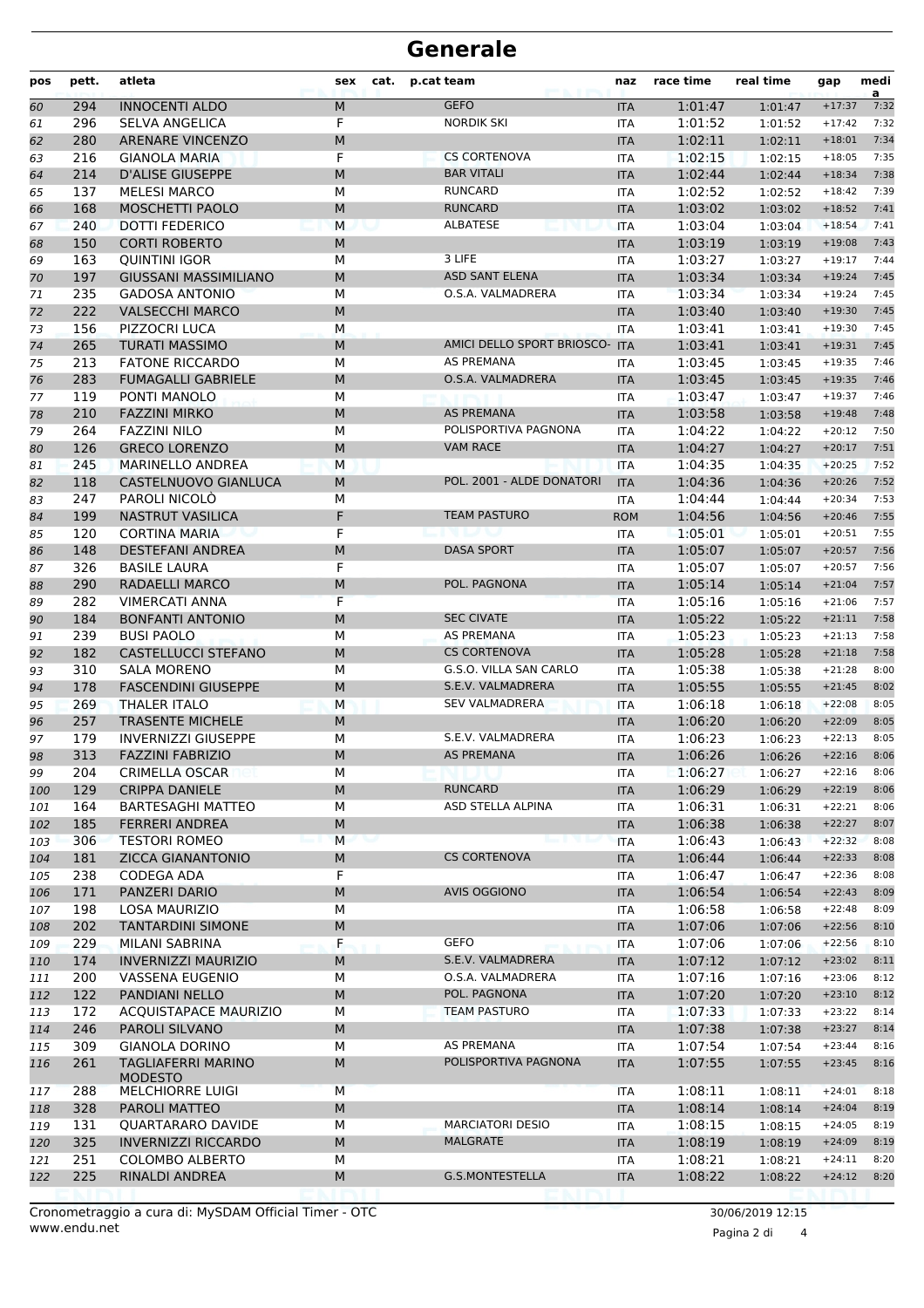## **Generale**

| pos        | pett.      | atleta                                                | sex    | cat. | p.cat team                                        | naz                      | race time          | real time          | gap                  | medi<br>a    |
|------------|------------|-------------------------------------------------------|--------|------|---------------------------------------------------|--------------------------|--------------------|--------------------|----------------------|--------------|
| 123        | 311        | <b>ARRIGONI ELISABETTA</b>                            | F      |      | <b>CS CORTENOVA</b>                               | <b>ITA</b>               | 1:08:23            | 1:08:23            | $+24:13$             | 8:20         |
| 124        | 234        | ORRU' PIERANGELO                                      | М      |      | <b>SEMMATT</b>                                    | <b>ITA</b>               | 1:08:36            | 1:08:36            | $+24:25$             | 8:21         |
| 125        | 153        | <b>BARUFFALDI FABIO</b>                               | M      |      | <b>CS CORTENOVA</b>                               | <b>ITA</b>               | 1:08:48            | 1:08:48            | $+24:38$             | 8:23         |
| 126        | 124        | <b>INVERNIZZI STEFANO</b>                             | М      |      |                                                   | <b>ITA</b>               | 1:08:58            | 1:08:58            | $+24:48$             | 8:24         |
| 127        | 317        | <b>FRIZZO MANUELA</b>                                 | F      |      |                                                   | <b>ITA</b>               | 1:09:07            | 1:09:07            | $+24:56$             | 8:25         |
| 128        | 154        | <b>BUZZONI GIUSEPPE</b>                               | М      |      | <b>TEAM PASTURO</b>                               | <b>ITA</b>               | 1:09:09            | 1:09:09            | $+24:59$             | 8:25         |
| 129        | 128        | <b>COTZA CHIARA</b>                                   | F      |      | <b>TEAM PASTURO</b>                               | <b>ITA</b>               | 1:09:11            | 1:09:11            | $+25:01$             | 8:26         |
| 130        | 312        | <b>SCACCABAROZZI RAFFAELE</b>                         | M      |      | <b>GR ESCUR FALCHI OLGINATESI ITA</b>             |                          | 1:09:24            | 1:09:24            | $+25:14$             | 8:27         |
| 131        | 318        | <b>BALOSSI MASSIMO</b>                                | M      |      | <b>ROVINATA</b>                                   | <b>ITA</b>               | 1:09:54            | 1:09:54            | $+25:44$             | 8:31         |
| 132        | 162        | SOTTOCORNOLA CLAUDIA                                  | F      |      | <b>ICHNUSA SPORT TEAM</b><br><b>RUNNERS DESIO</b> | <b>ITA</b>               | 1:10:25            | 1:10:25            | $+26:15$             | 8:35         |
| 133        | 300        | <b>MOLENA MAURIZIO</b><br><b>SERPENTINO GABRIELE</b>  | M      |      |                                                   | <b>ITA</b>               | 1:10:51            | 1:10:51            | $+26:41$             | 8:38<br>8:40 |
| 134        | 113        |                                                       | M      |      | <b>LECCOFM</b>                                    | <b>ITA</b>               | 1:11:05            | 1:11:05            | $+26:55$<br>$+26:57$ | 8:40         |
| 135        | 249<br>242 | POZZI ANDREA<br><b>BOLIS GIANBATTISTA</b>             | M<br>M |      | ATL.FRI.MA.S                                      | <b>ITA</b><br><b>ITA</b> | 1:11:07<br>1:11:23 | 1:11:07            | $+27:13$             | 8:42         |
| 136        | 152        | <b>LAI UMBERTO</b>                                    | M      |      | <b>CS CORTENOVA</b>                               | <b>ITA</b>               | 1:11:45            | 1:11:23<br>1:11:45 | $+27:35$             | 8:45         |
| 137<br>138 | 252        | <b>ADAMOLI DANIELE</b>                                | М      |      |                                                   | <b>ITA</b>               | 1:12:02            | 1:12:02            | $+27:51$             | 8:46         |
| 139        | 177        | <b>FUOCO VINCENZO</b>                                 | M      |      | S.E.V. VALMADRERA                                 | <b>ITA</b>               | 1:12:11            | 1:12:11            | $+28:00$             | 8:48         |
| 140        | 161        | CALLARI MARIA TANIA                                   | F      |      | <b>DASA SPORT</b>                                 | <b>ITA</b>               | 1:12:11            | 1:12:11            | $+28:01$             | 8:48         |
| 141        | 297        | <b>BETTIGA ALESSIA</b>                                | F      |      | <b>AS PREMANA</b>                                 | <b>ITA</b>               | 1:12:16            | 1:12:16            | $+28:06$             | 8:48         |
| 142        | 115        | D'AULERIO MASSIMO                                     | М      |      |                                                   | <b>ITA</b>               | 1:12:17            | 1:12:17            | $+28:07$             | 8:48         |
| 143        | 160        | <b>BARONE GIANCARLO</b>                               | M      |      | 9,92 RUNNING                                      | <b>ITA</b>               | 1:12:40            | 1:12:40            | $+28:30$             | 8:51         |
| 144        | 221        | <b>VALSECCHI LUIGI</b>                                | M      |      |                                                   | <b>ITA</b>               | 1:13:36            | 1:13:36            | $+29:25$             | 8:58         |
| 145        | 125        | <b>BIANCHI MASSIMILIANO</b>                           | M      |      | <b>GRUPPO SPORTIVO</b>                            | <b>ITA</b>               | 1:13:43            | 1:13:43            | $+29:33$             | 8:59         |
| 146        | 267        | <b>MAIOLO MASSIMO</b>                                 | M      |      |                                                   | <b>ITA</b>               | 1:13:54            | 1:13:54            | $+29:44$             | 9:00         |
| 147        | 321        | <b>ARRIGONI BATTAIA</b>                               | F      |      |                                                   | <b>ITA</b>               | 1:14:08            | 1:14:08            | $+29:58$             | 9:02         |
| 148        | 140        | <b>ANNAMARIA</b><br>ROCCA ALICE                       | F      |      | <b>TEAM PASTURO</b>                               | <b>ITA</b>               | 1:14:10            | 1:14:10            | $+30:00$             | 9:02         |
| 149        | 206        | <b>IVERNIZZI SABRINA</b>                              | F      |      | <b>CS CORTENOVA</b>                               | <b>ITA</b>               | 1:14:28            | 1:14:28            | $+30:18$             | 9:04         |
| 150        | 250        | CORTI SILVIA LUISA                                    | F      |      | ASD AVIS OGGIONO                                  | <b>ITA</b>               | 1:14:58            | 1:14:58            | $+30:47$             | 9:08         |
| 151        | 231        | <b>MOLTENI ROBERTO</b>                                | M      |      | <b>AVIS OGGIONO</b>                               | <b>ITA</b>               | 1:14:59            | 1:14:59            | $+30:49$             | 9:08         |
| 152        | 176        | RIBEIRO DE OLIVEIRA                                   | F      |      | S.E.V. VALMADRERA                                 | <b>ITA</b>               | 1:15:00            | 1:15:00            | $+30:50$             | 9:08         |
| 153        | 169        | <b>FABIOLA</b><br><b>CAVERIO IVAN</b>                 | M      |      |                                                   | <b>ITA</b>               | 1:15:08            | 1:15:08            | $+30:58$             | 9:09         |
| 154        | 237        | DECATALDO CORRADO                                     | M      |      |                                                   | <b>ITA</b>               | 1:15:19            | 1:15:19            | $+31:08$             | 9:10         |
| 155        | 203        | <b>MARONI DEBORAH</b>                                 | F      |      |                                                   | <b>ITA</b>               | 1:15:21            | 1:15:21            | $+31:11$             | 9:11         |
| 156        | 289        | CASTAGNA ATTILIO                                      | M      |      | <b>ASD STELLA ALPINA</b>                          | <b>ITA</b>               | 1:15:30            | 1:15:30            | $+31:20$             | 9:12         |
| 157        | 228        | <b>COLOMBO MARCO</b>                                  | M      |      | <b>LIBERTAS CERNUSCHESE</b>                       | <b>ITA</b>               | 1:15:33            | 1:15:33            | $+31:22$             | 9:12         |
| 158        | 147        | <b>MASTROMARINO LUCA</b>                              | M      |      | <b>ATLETICA PAVESE</b>                            | <b>ITA</b>               | 1:15:51            | 1:15:51            | $+31:41$             | 9:14         |
| 159        | 285        | POMONI GIOVANNI                                       | M      |      | <b>AS PREMANA</b>                                 | <b>ITA</b>               | 1:16:03            | 1:16:03            | $+31:53$             | 9:16         |
| 160        | 243        | <b>MAROSAN IOSIF</b>                                  | М      |      | ASD ORTICA TEAM                                   | ITA                      | 1:16:32            | 1:16:32            | $+32:22$             | 9:19         |
| 161        | 299        | DOWGIALLO MAGDALENA                                   | F      |      |                                                   | <b>ITA</b>               | 1:16:44            | 1:16:44            | $+32:34$             | 9:21         |
| 162        | 286        | <b>BERTOLDINI CONSUELO</b>                            | F      |      |                                                   | <b>ITA</b>               | 1:16:53            | 1:16:53            | $+32:43$             | 9:22         |
| 163        | 196        | <b>FASOLATO FELICE</b>                                | M      |      | <b>G.S.MONTESTELLA</b>                            | <b>ITA</b>               | 1:17:03            | 1:17:03            | $+32:53$             | 9:23         |
| 164        | 141        | <b>INVERNIZZI CRISTIAN</b>                            | M      |      |                                                   | ITA                      | 1:17:36            | 1:17:36            | $+33:26$             | 9:27         |
| 165        | 180        | <b>GALLI ROBERTO</b>                                  | M      |      | NSC BELLAGIO SKY TEAM                             | <b>ITA</b>               | 1:17:38            | 1:17:38            | $+33:28$             | 9:27         |
| 166        | 224        | <b>BUZZONI SIMONA</b>                                 | F      |      |                                                   | ITA                      | 1:18:36            | 1:18:36            | $+34:26$             | 9:35         |
| 167        | 175        | <b>GATTINONI RUBEN</b>                                | M      |      | S.E.V. VALMADRERA                                 | <b>ITA</b>               | 1:19:03            | 1:19:03            | $+34:52$             | 9:38         |
| 168        | 149        | PANZERI SILVANO                                       | М      |      | RONERS COLICO                                     | ITA                      | 1:19:09            | 1:19:09            | $+34:59$             | 9:39         |
| 169        | 158        | PIERANGELO SPINONI                                    | M      |      | LATIGRE                                           | <b>ITA</b>               | 1:19:21            | 1:19:21            | $+35:11$             | 9:40         |
| 170        | 173        | STROPENI OSVALDO                                      | М      |      | S.E.V. VALMADRERA                                 | ITA                      | 1:19:44            | 1:19:44            | $+35:34$             | 9:43         |
| 171        | 263        | <b>ORLANDI RENATO</b>                                 | M      |      | <b>APE</b>                                        | <b>ITA</b>               | 1:19:49            | 1:19:49            | $+35:39$             | 9:44         |
| 172        | 138        | PANZERI MARIA LISA                                    | F      |      | <b>RUNCARD</b>                                    | <b>ITA</b>               | 1:19:50            | 1:19:50            | $+35:40$             | 9:44         |
| 173        | 114        | <b>ACQUISTAPACE GIOVANNI</b>                          | M      |      | <b>CS CORTENOVA</b>                               | <b>ITA</b>               | 1:20:15            | 1:20:15            | $+36:05$             | 9:47         |
| 174        | 248        | <b>GHISLANZONI MARIA</b><br><b>CRISTINA</b>           | F      |      | <b>AMATORI LECCO</b>                              | ITA                      | 1:20:48            | 1:20:48            | $+36:38$             | 9:51         |
| 175        | 165        | MARONGIU SEBASTIANO                                   | M      |      | G.S.MONTESTELLA                                   | <b>ITA</b>               | 1:21:07            | 1:21:07            | $+36:57$             | 9:53         |
| 176        | 183        | <b>VALSECCHI PATRIZIO</b>                             | М      |      |                                                   | <b>ITA</b>               | 1:21:16            | 1:21:16            | $+37:05$             | 9:54         |
| 177        | 110        | <b>SCARSI LUCA AGOSTINO</b><br><b>ETTORE</b>          | M      |      |                                                   | <b>ITA</b>               | 1:21:21            | 1:21:21            | $+37:11$             | 9:55         |
| 178        | 298        | <b>COLOMBO GIOVANNI</b>                               | M      |      | <b>SEMMATT</b>                                    | <b>ITA</b>               | 1:21:46            | 1:21:46            | $+37:35$             | 9:58         |
| 179        | 195        | SABATELLI ANGELO                                      | M      |      | <b>G.S.MONTESTELLA</b>                            | <b>ITA</b>               | 1:21:53            | 1:21:53            | $+37:43$             | 9:59         |
| 180        | 215        | RAVASI ABBONDIO                                       | М      |      | S.E.V. VALMADRERA                                 | ITA                      | 1:22:07            | 1:22:07            | +37:56 10:00         |              |
| 181        | 139        | <b>GALBIATI CRISTIAN</b>                              | M      |      | <b>LIBERO</b>                                     | <b>ITA</b>               | 1:22:26            | 1:22:26            | +38:16 10:03         |              |
| 182        | 227        | SANGIORGIO MARCO                                      | М      |      |                                                   | ITA                      | 1:22:34            | 1:22:34            | +38:24 10:04         |              |
| 183        | 144        | <b>COLOSI GIUSEPPE</b>                                | M      |      | <b>GRUPPO PODISTICO BOLLATE</b>                   | <b>ITA</b>               | 1:22:36            | 1:22:36            | +38:25 10:04         |              |
| 184        | 303        | DELLE DONNE LICIA                                     | F      |      | <b>AMATORI LECCO</b>                              | ITA                      | 1:22:46            | 1:22:46            | +38:36 10:05         |              |
|            |            | Cronometraggio a cura di: MySDAM Official Timer - OTC |        |      |                                                   |                          |                    | 30/06/2019 12:15   |                      |              |

www.endu.net

Pagina 3 di 4